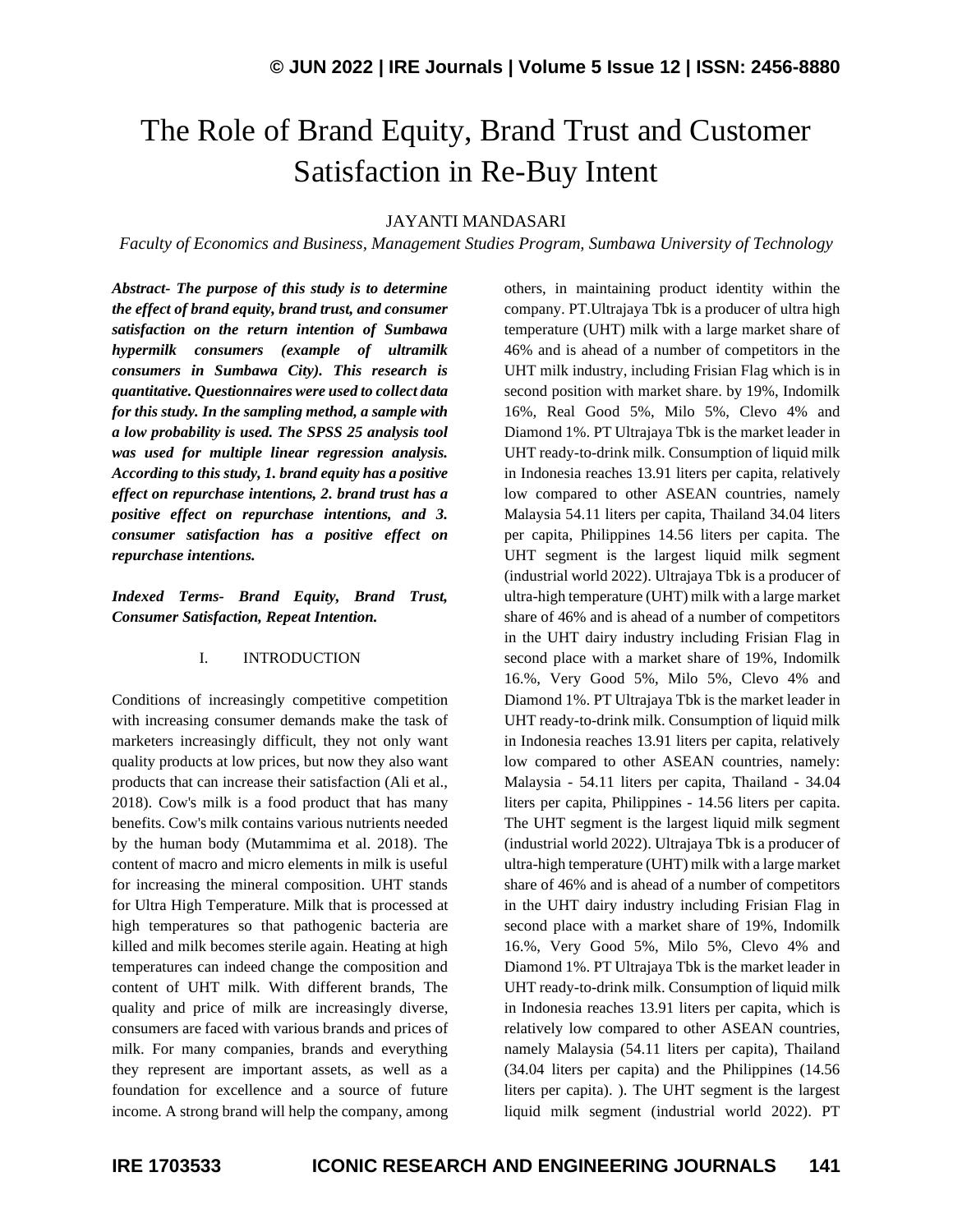Ultrajaya Tbk is the market leader in UHT ready-todrink milk. Consumption of liquid milk in Indonesia reaches 13.91 liters per capita, relatively low compared to other ASEAN countries, namely Malaysia (54.11 liters per capita), Thailand (34.04 liters per capita) and the Philippines (14.56 liters per capita). The UHT segment is the largest liquid milk segment (industrial world 2022). PT Ultrajaya Tbk is the market leader in UHT ready-to-drink milk. Consumption of liquid milk in Indonesia reaches 13.91 liters per capita, relatively low compared to other ASEAN countries, namely Malaysia (54.11 liters per capita), Thailand (34.04 liters per capita), the Philippines (14.56 liters per capita) . The UHT segment is the largest liquid milk segment (industrial world 2022). Consumption of liquid milk in Indonesia reaches 13.91 liters per capita, relatively low compared to other ASEAN countries, namely Malaysia (54.11 liters per capita), Thailand (34.04 liters per capita) and the Philippines (14.56 liters per capita). . The UHT segment is the largest liquid milk segment (industrial world 2022). PT Ultrajaya Tbk is the market leader in UHT ready-to-drink milk. Consumption of liquid milk in Indonesia reaches 13.91 liters per capita, relatively low compared to other ASEAN countries, namely Malaysia (54.11 liters per capita), Thailand (34.04 liters per capita), the Philippines (14.56 liters per capita) . The UHT segment is the largest liquid milk segment (industrial world 2022). Consumption of liquid milk in Indonesia reaches 13.91 liters per capita, relatively low compared to other ASEAN countries, namely Malaysia (54.11 liters per capita), Thailand (34.04 liters per capita) and the Philippines (14.56 liters per capita). . The UHT segment is the largest liquid milk segment (industrial world 2022). PT Ultrajaya Tbk is the market leader in UHT ready-to-drink milk. Consumption of liquid milk in Indonesia reaches 13, 91 liters per capita, relatively low compared to other ASEAN countries, namely Malaysia (54.11 liters per capita), Thailand (34.04 liters per capita), the Philippines (14.56 liters per capita). The UHT segment is the largest liquid milk segment (industrial world 2022). which is relatively low compared to other ASEAN countries, namely Malaysia (54.11 liters per capita), Thailand (34.04 liters per capita) and the Philippines (14.56 liters per capita). The UHT segment is the largest liquid milk segment (industrial world 2022). PT Ultrajaya Tbk is the market leader in UHT

ready-to-drink milk. Consumption of liquid milk in Indonesia reaches 13.91 liters per capita, relatively low compared to other ASEAN countries, namely Malaysia (54.11 liters per capita), Thailand (34.04 liters per capita), the Philippines (14.56 liters per capita) . The UHT segment is the largest liquid milk segment (industrial world 2022). which is relatively low compared to other ASEAN countries, namely Malaysia (54.11 liters per capita), Thailand (34.04 liters per capita) and the Philippines (14.56 liters per capita). The UHT segment is the largest liquid milk segment (industrial world 2022). PT Ultrajaya Tbk is the market leader in UHT ready-to-drink milk. Consumption of liquid milk in Indonesia reaches 13.91 liters per capita, which is relatively low compared to other ASEAN countries, namely Malaysia (54.11 liters per capita), Thailand (34.04 liters per capita), the Philippines (14.56 liters per capita). ). The UHT segment is the largest liquid milk segment (industrial world 2022). The UHT segment is the largest liquid milk segment (industrial world 2022). PT Ultrajaya Tbk is the market leader in UHT ready-to-drink milk. Consumption of liquid milk in Indonesia reaches 13.91 liters per capita, relatively low compared to other ASEAN countries. namely Malaysia (54.11 liters per capita), Thailand (34.04 liters per capita), the Philippines (14.56 liters per capita). The UHT segment is the largest liquid milk segment (industrial world 2022). The UHT segment is the largest liquid milk segment (industrial world 2022). PT Ultrajaya Tbk is the market leader in UHT ready-to-drink milk. Consumption of liquid milk in Indonesia reaches 13.91 liters per capita, relatively low compared to other ASEAN countries, namely Malaysia (54.11 liters per capita), Thailand (34.04 liters per capita), the Philippines (14.56 liters per capita) . The UHT segment is the largest liquid milk segment (industrial world 2022). 56 liters per capita. The UHT segment is the largest liquid milk segment (industrial world 2022). 56 liters per capita. The UHT segment is the largest liquid milk segment (industrial world 2022). The UHT segment is the largest liquid milk segment (industrial world 2022). PT Ultrajaya Tbk is the market leader in UHT ready-to-drink milk. Consumption of liquid milk in Indonesia reaches 13.91 liters per capita, relatively low compared to other ASEAN countries, namely Malaysia (54.11 liters per capita), Thailand (34.04 liters per capita), the Philippines (14.56 liters per capita) . The UHT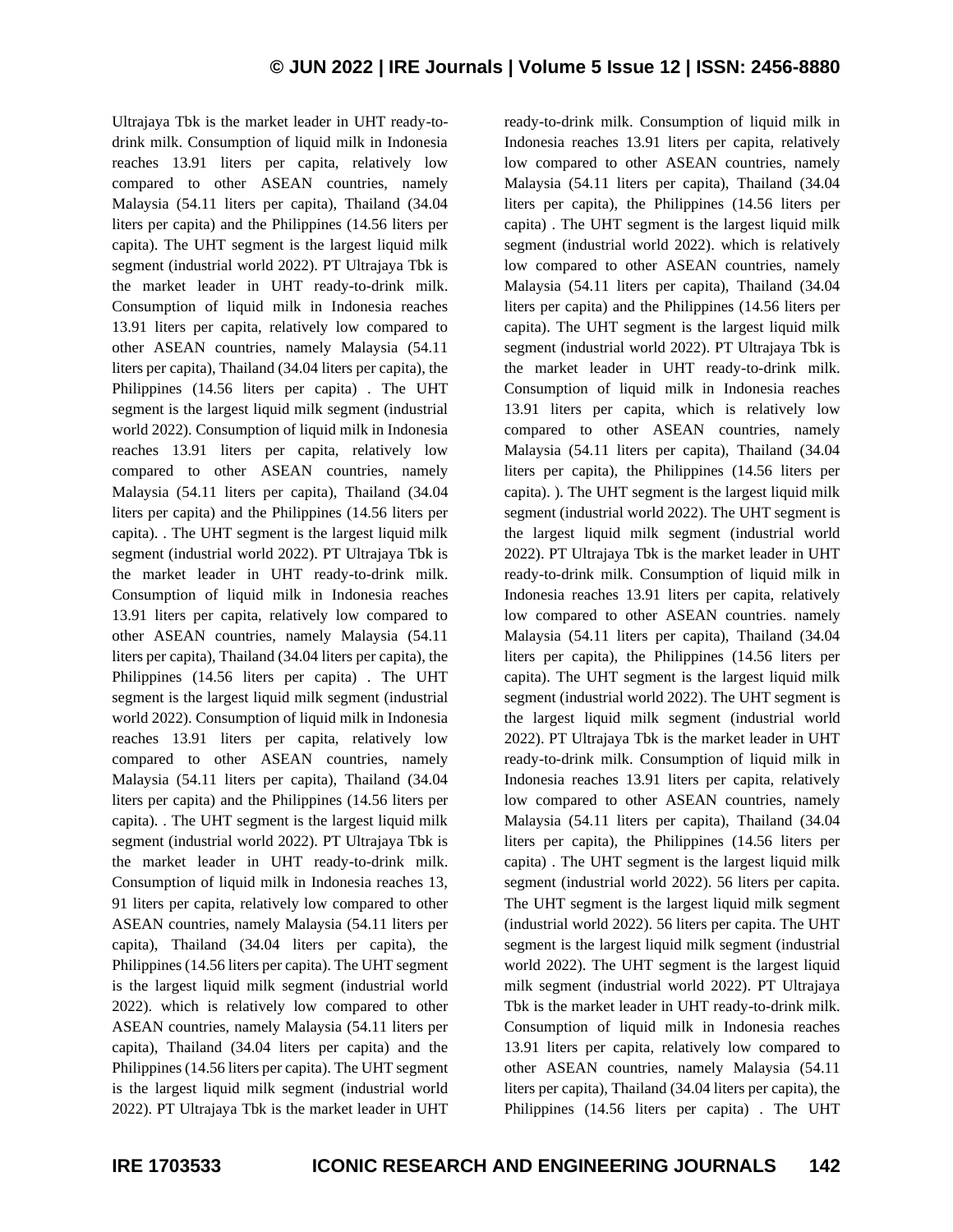## **© JUN 2022 | IRE Journals | Volume 5 Issue 12 | ISSN: 2456-8880**

segment is the largest liquid milk segment (industrial world 2022). 56 liters per capita. The UHT segment is the largest liquid milk segment (industrial world 2022). 56 liters per capita. The UHT segment is the largest liquid milk segment (industrial world 2022). The UHT segment is the largest liquid milk segment (industrial world 2022). PT Ultrajaya Tbk is the market leader in UHT ready-to-drink milk. Consumption of liquid milk in Indonesia reaches 13.91 liters per capita, relatively low compared to other ASEAN countries, namely Malaysia (54.11 liters per capita), Thailand (34.04 liters per capita), the Philippines (14.56 liters per capita) . The UHT segment is the largest liquid milk segment (industrial world 2022). 56 liters per capita. The UHT segment is the largest liquid milk segment (industrial world 2022). 56 liters per capita. relatively low compared to other ASEAN countries, namely Malaysia (54.11 liters per capita), Thailand (34.04 liters per capita), the Philippines (14.56 liters per capita). The UHT segment is the largest liquid milk segment (industrial world 2022). 56 liters per capita. The UHT segment is the largest liquid milk segment (industrial world 2022). 56 liters per capita. relatively low compared to other ASEAN countries, namely Malaysia (54.11 liters per capita), Thailand (34.04 liters per capita), the Philippines (14.56 liters per capita). The UHT segment is the largest liquid milk segment (industrial world 2022). 56 liters per capita. The UHT segment is the largest liquid milk segment (industrial world 2022). 56 liters per capita.

The level of consumption of cow's milk in Indonesia is still relatively low, but has gradually increased in recent years. Along with technological developments, the development of milk is now increasingly rapid, so that many milk producers produce milk with different flavors and properties.at different prices. Companies can take advantage of these business opportunities by innovating to continue to compete with other companies. PT Ultra Milk Industry Tbk with its Ultra Milk brand must be able to compete with new products launched by competitors so that Ultra Milk products can continue to exist in modern and traditional retail. One thing that is supported and needs to be done is to retain existing customers and keep working with clients of other companies.

According to Kotler and Keller (2018) brand equity is the added value to products and services, which is reflected in the way consumers think, feel, and act towards brands, as well as in the price, market share and profitability that brands provide to companies. Brand equity arises from consumer confidence in a brand relative to other brands. And that is why the brand is very important for the company, because it can add value to the company among competitors, besides that innovation can add value to the product.

According to Sari dan Widowati (2018) Brand trust is the willingness of consumers to trust a brand with all the risks because there is an expectation in the minds of consumers that the brand will give positive results to consumers which will lead to brand satisfaction. Strong brand trust in a product can motivate consumers to like the product and influence the repurchase of the product.

According to Kotler and Keller (2012), quoted from a book on marketing management, customer satisfaction is a person's feelings of pleasure or frustration that occur after comparing the desired results or product results with those expected. Good quality will make consumers feel satisfied and make them want to buy again, but if the quality of goods according to consumers is not good and consumers are not satisfied then consumers will feel disappointed.

Repurchase intention is the tendency of consumer behavior towards a product or service to make repeated purchases over a certain period of time andbehave and have a positive attitude towards products or services, based on experiences that have been done in the past (Suryana and Dasuki, 2007). 2018). Ultra Milk is included in the index of the best brands or the best brands of consumer choice, which increases from year to year, the trend of customers who are satisfied with the product, make repeat purchases or have purchased the product and its parts before. the behavioral component in relation to the consumption of products/services and the stage of the consumer's tendency to act before the purchase decision is actually made. Based on these reasons, it is necessary to conduct research on "The Role of Brand Equity, Brand Trust and Consumer Satisfaction on Intention to Purchase UHT Milk Products in Sumbawa City" needs to be done.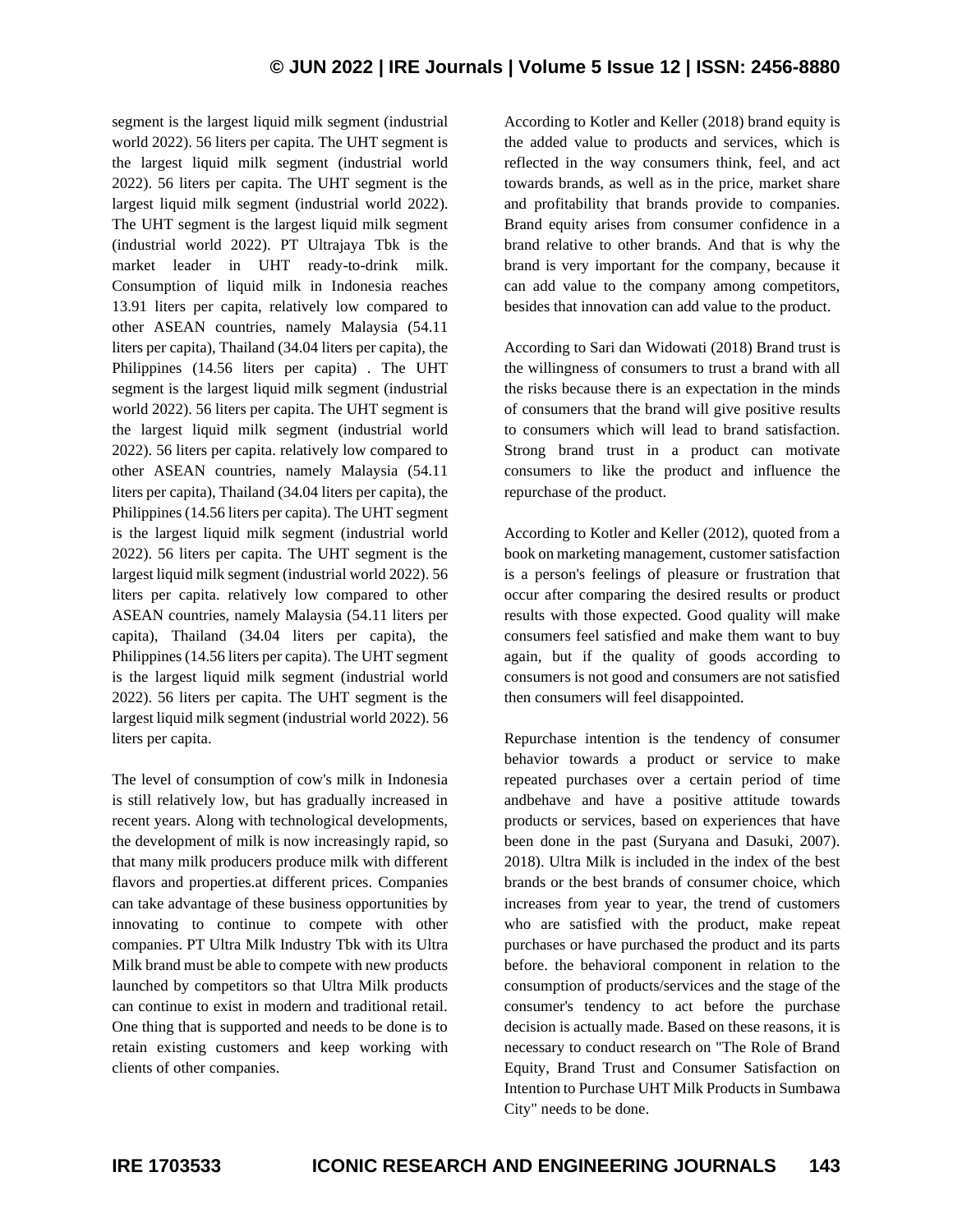#### II. RESEARCH METHODS

The research used in this study is an associative quantitative research type, namely research that is based more on data that can be calculated to produce an estimate (Sugiyono, 2018). While the association study is a study to examine the relationship/influence of independent variables on the dependent variable.

According to Sugiyono (2018), the concept of research variables is everything that is determined by a researcher to be studied in order to obtain information about it and then draw conclusions. This study uses two variables, namely the independent variable and the dependent variable. The definition of each of these variables is explained as follows.

Population is a generalization of objects or subjects with certain qualities and characteristics determined by the researcher, after which conclusions are drawn (Sugiyono, 2018). The population in this study were consumers of UHT milk in the city of Sumbawa.

According to Sugiyono (2018), the sample is part of the number and characteristics of the population. In this study, a large population was taken, so the population size was not known with certainty. Sampling using improbability sampling. According to Sugiyono (2018), the notion of improbable sampling is the sampling method in this study using improbability sampling with a purposive sampling method based on certain considerations. The criteria set out in this study:

- 1. Sumbawa community respondents.
- 2. Respondents aged 18 years and over were considered to understand and able to answer the questionnaire objectively.
- 3. Respondents who often buy Ultra Milk products twice or more per month.

According to Rao Purba (2010), in determining the sample, if the population is large and the number is unknown, then the number of samples to be used in this study is 100 respondents to facilitate the calculation. Based on this number, it can be concluded that 100 consumers of UHT milk participated in this study.

Data was obtained from questionnaire data collection and processed using SPSS 25. Personal questionnaire data collection according to Indriantoro & Supomo (2018) is the use of a questionnaire method that is presented and collected directly by researchers and direct contact with respondents. The form of a questionnaire is given to respondents so that respondents indicate the central theme of the researcher.

Primary data is research data obtained directly from the original source or the first party (not through an intermediary). The research instrument according to Sugiyono (2018) is a tool used to measure observable natural and social phenomena. The instrument of this research is statement items that are compiled based on measurements of research variables, then in more detail the statement items are sorted into questionnaires which are distributed to respondents to obtain responses related to the things studied. . The measurement scale used in this study is a Likert scale. According to Sugiyono (2018), the Likert scale is used to measure attitudes, opinions, and perceptions of individuals or groups of individuals towards social phenomena.

- a) Strongly disagree rating 1
- b) Disagreements are worth 2 points
- c) Agree with rating 3
- d) Strongly agree, rating 4

#### III. RESULTS AND DISCUSSION

instrumental test

The analytical method used in this study:

| Variable     | questio         | $r-$ | $r-$  | Informatio |
|--------------|-----------------|------|-------|------------|
|              | n               | scor | table | n          |
|              |                 | e    |       |            |
| <b>Brand</b> | EM1             | 0.66 | 0.36  | Legitimate |
| Equity       |                 |      |       |            |
| (X1)         | EM2             | 0.83 | 0.36  | Legitimate |
|              |                 |      |       |            |
|              | EM <sub>3</sub> | 0.66 | 0.36  | Legitimate |
|              |                 | 9    |       |            |
|              | EM4             | 0.89 | 0.36  | Legitimate |
|              |                 |      |       |            |

Table 1. Validity Test Results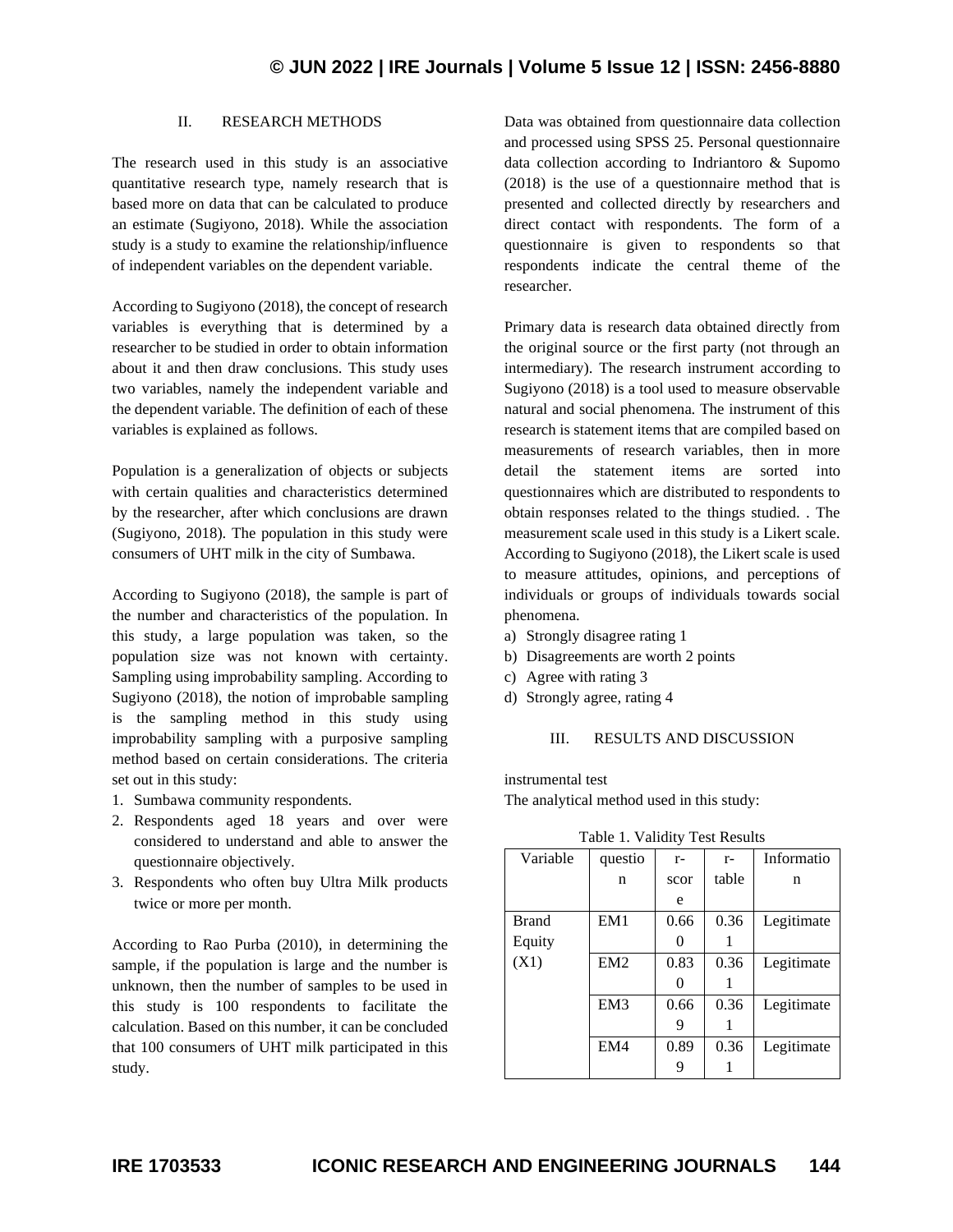|              | EM5             | 0.60           | 0.36 | Legitimate |
|--------------|-----------------|----------------|------|------------|
|              |                 | 6              | 1    |            |
|              | EM <sub>6</sub> | 0.60           | 0.36 | Legitimate |
|              |                 | 6              | L    |            |
|              | EM7             | 0.64           | 0.36 | Legitimate |
|              |                 | $\overline{0}$ | 1    |            |
|              | EM <sub>8</sub> | 0.93           | 0.36 | Legitimate |
|              |                 | 4              | 1    |            |
| <b>Brand</b> | km1             | 0.71           | 0.36 | Legitimate |
| Trust $(X2)$ |                 | 7              | 1    |            |
|              | km2             | 0.86           | 0.36 | Legitimate |
|              |                 | 1              | 1    |            |
|              | km3             | 0.79           | 0.36 | Legitimate |
|              |                 | 5              | 1    |            |
|              | km4             | 0.65           | 0.36 | Legitimate |
|              |                 | 2              | 1    |            |
|              | km <sub>5</sub> | 0.69           | 0.36 | Legitimate |
|              |                 | 3              | 1    |            |
|              | km <sub>6</sub> | 0.86           | 0.36 | Legitimate |
|              |                 | 7              | 1    |            |
| Customer     | KK1             | 0.56           | 0.36 | Legitimate |
| Satisfactio  |                 | 2              | 1    |            |
| n(X3)        | KK <sub>2</sub> | 0.84           | 0.36 | Legitimate |
|              |                 | 2              | 1    |            |
|              | KK3             | 0.82           | 0.36 | Legitimate |
|              |                 | 7              | 1    |            |
|              | kk4             | 0.81           | 0.36 | Legitimate |
|              |                 | 7              | 1    |            |
|              | KK5             | 0.84           | 0.36 | Legitimate |
|              |                 | 6              | 1    |            |
|              |                 |                |      |            |

*Source: SPSS 25.0 Data Management Results.*

Reliability test is a questionnaire measurement test which is an indicator of a variable or construct. A questionnaire is considered reliable and reliable if a person's response to the question is consistent or stable over time (Ghozali, 2018). The reliability test in this study was carried out with a single shot (single measurement). Here the measurement is carried out only once, then the results are compared with other questions or the correlation between the answers to the questions is measured. A construct or variable is said to be reliable if it has a Cronbach Alpha  $> 0.60$ Nunnally (Ghozali, 2018).

|                    | alpha  | Signifi | Informati |  |  |  |  |
|--------------------|--------|---------|-----------|--|--|--|--|
| Variable           | factor | cance   | on        |  |  |  |  |
|                    |        | level   |           |  |  |  |  |
| <b>Brand</b>       | 0.877  | 0.60    | Reliable  |  |  |  |  |
| value              |        |         |           |  |  |  |  |
| <b>Brand</b> trust | 0.853  | 0.60    | Reliable  |  |  |  |  |
| Consumer           |        |         |           |  |  |  |  |
| Satisfactio        | 0.861  | 0.60    | Reliable  |  |  |  |  |
| n                  |        |         |           |  |  |  |  |
| Intention          | 0.740  | 0.60    | Reliable  |  |  |  |  |
| to ransom          |        |         |           |  |  |  |  |

Table. 2 Reliability test results

*Source: data processing, 2022*

A good linear regression model if it meets the classic guess test. Therefore, it is very important to test the classical assumptions before performing a regression analysis. Classical assumption test before regression analysis. Classical hypothesis testing in this study consisted of normality test, multicollinearity test, and heteroscedasticity test.

| Table. 3. Normality test results   |  |
|------------------------------------|--|
| Kolmogorov-Smirnov test one sample |  |

|                                                      |                       | Non-standard residue |
|------------------------------------------------------|-----------------------|----------------------|
| H                                                    |                       | 100                  |
| Normal<br>parameters                                 | remembe<br>r          | .0000000             |
|                                                      | standard<br>deviation | 2.34047178           |
| The most                                             | Absolute              | 102                  |
| extreme                                              | Positive              | 039                  |
| difference                                           | negative              | 102                  |
| Kolmogorov-Smirnov Z.                                |                       | 1.018                |
| without symptoms. white<br>fish. $(2 \text{ tails})$ |                       | 252                  |

*Source: data processing, 2022*

Based on the results of the normality test above, it is known that Z Kolmogrov-Smirnov  $1.018 > 5\%$  and the asymptomatic signal (2-tailed) 0.252, which means it is greater than 0.05, it can be concluded that the data in this study is normally distributed.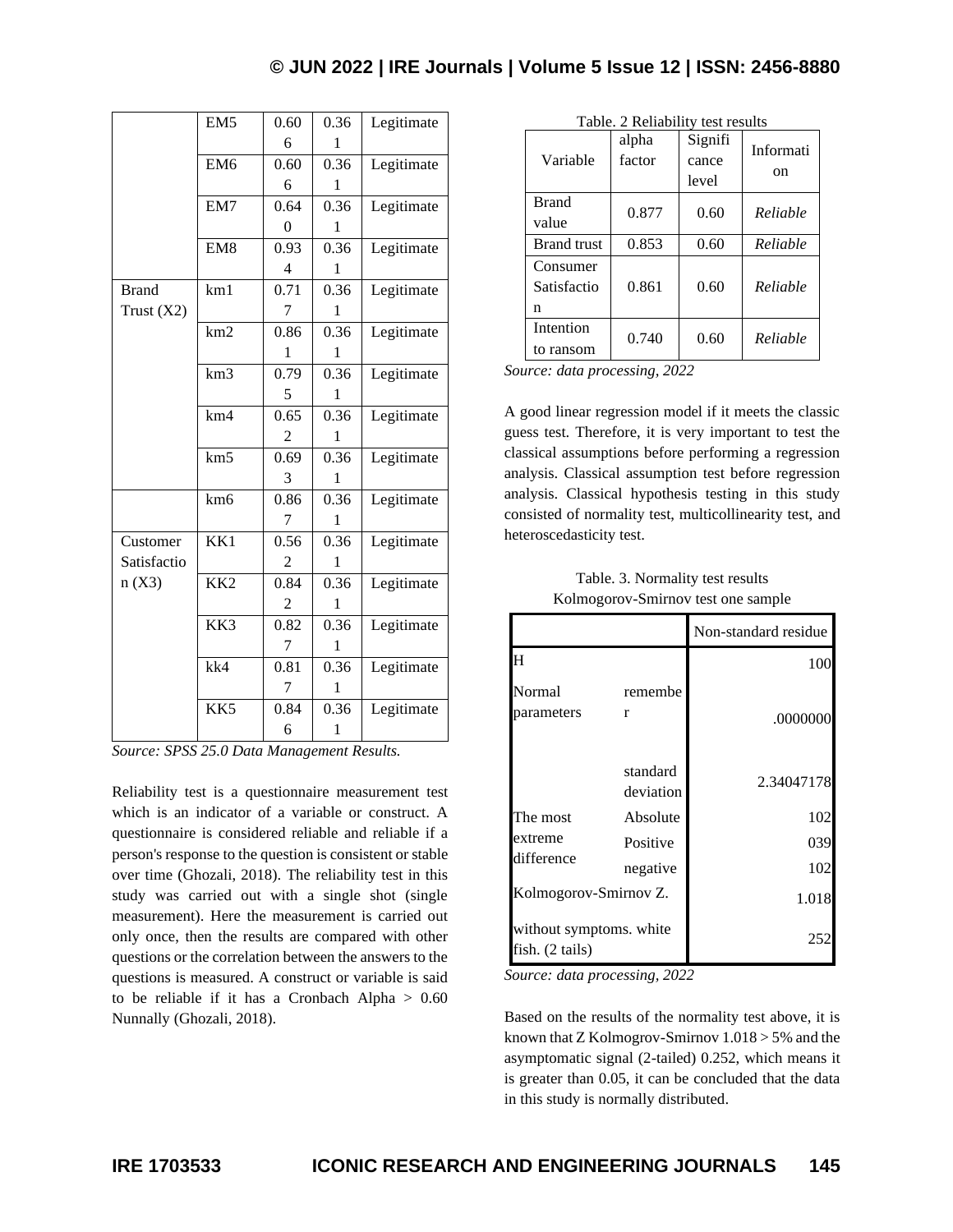| I able. 4. Multicollinearity test results |               |            |                  |  |  |  |
|-------------------------------------------|---------------|------------|------------------|--|--|--|
| Variable                                  | Toleranc<br>e | <b>VIF</b> | Information      |  |  |  |
| <b>Brand</b>                              | 0.05          | 0.66       | $\rm No$         |  |  |  |
| value                                     |               | 4          | multicollinearit |  |  |  |
|                                           |               |            | y                |  |  |  |
| <b>Brand</b> trust                        | 0.05          | 0.70       | $\rm No$         |  |  |  |
|                                           |               | 8          | multicollinearit |  |  |  |
|                                           |               |            | y                |  |  |  |
| Consumer                                  | 0.05          | 0.64       | $\rm No$         |  |  |  |
| Satisfactio                               |               | 6          | multicollinearit |  |  |  |
| n                                         |               |            | y                |  |  |  |

 $T = 1.1 + 4.36 + 1.1 + 1.1$ 

*Source: data processing, 2022*

The table shows that the importance of brand equity  $(X1)$  is  $0.664 > 0.05$ , the significance of brand trust  $(X2)$  is  $0.708 > 0.05$ , and the importance of consumer decisions  $(X3)$  is  $0.646 > 0.05$ . Thus, it can be concluded that from the three independent variables in this study there is no evidence of heteroscedasticity or the occurrence of homoscedasticity.

|  | Table. 5. Heteroscedasticity test results |  |
|--|-------------------------------------------|--|
|--|-------------------------------------------|--|

| ao io: 5:110 de l'obecaustiche,<br><b>CODE TODATED</b> |                                  |                               |       |                   |      |                |
|--------------------------------------------------------|----------------------------------|-------------------------------|-------|-------------------|------|----------------|
|                                                        |                                  | Non-standard<br>opportunities |       | Standar<br>d odds |      |                |
| Model                                                  |                                  | standar<br>B<br>d error       |       | Beta              | T    | white<br>fish. |
|                                                        | one (Constan<br>t)               | 0.258                         | 1598  |                   |      | 162 0.872      |
|                                                        | <b>Brand</b><br>value            | 0.028                         | 0.068 | 0.053             | 0.43 | 0.664          |
|                                                        | <b>Brand</b><br>trust            | 0.021                         | 0.057 | 0.046             | 0.37 | 0.708          |
|                                                        | Consume<br>r<br>Satisfacti<br>on | 0.042                         | 0.092 | 0.061             | .460 | 0.646          |

*Source: data processing, 2022*

The table shows that the importance of brand equity  $(X1)$  is  $0.664 > 0.05$ , the significance of brand trust  $(X2)$  is  $0.708 > 0.05$ , and the importance of consumer decisions  $(X3)$  is  $0.646 > 0.05$ . Thus, it can be concluded that from the three independent variables in this study there is no evidence of heteroscedasticity or the occurrence of homoscedasticity.

Multiple linear regression analysis was used to determine the effect of brand equity  $(X1)$ , brand trust (X2), customer satisfaction (X3) on repurchase intention (Y). The equations used in this study are as follows:

$$
Y = \alpha + b_1 X_1 + b_2 X_2 + \ldots + e
$$

|  |  | Table. 6. Results of multiple linear regression |  |  |
|--|--|-------------------------------------------------|--|--|
|  |  | analysis                                        |  |  |

|                          | Non-standard<br>opportunities |                   | Standard<br>odds |       |                |
|--------------------------|-------------------------------|-------------------|------------------|-------|----------------|
| Model                    | B                             | standard<br>error | Beta             | T     | white<br>fish. |
| o (Constant)<br>n        | 873                           | 2364              |                  | 6.438 | .000           |
| Brand value              | 0.51                          | 0.099             | 0.257            | 2.203 | 0.030          |
| <b>Brand</b> trust       | 0.58                          | 0.085             | .120             | 1996  | 0.015          |
| Consumer<br>Satisfaction | 0.45<br>$\mathfrak{D}$        | 0.136             | 0.358            | 2.818 | 006            |

*Source: processed data for 2022*

Based on these results, it can be obtained multiple regression equations as follows:

 $Y= 8.734+ 0.519X1+ 0.585X2+ 0.452X3+ e$ 

The regression coefficient is a number that indicates the magnitude of the influence of each independent variable on the dependent variable. The magnitude of the influence of each of these variables can be explained as follows:

- 1. The constant value of 8.734 indicates that when the value of the independent variables, namely brand equity, brand trust, and customer satisfaction is assumed to be constant or constant, the value (Y) of repurchase intention becomes 8.734.
- 2. The regression coefficient value of the brand equity variable is 0.519 and has a positive value of 0.519 which indicates that if the value of brand equity  $(X1)$  increases by one unit, while the other explanatory variables are assumed to be constant, then the value of brand equity will increase by 0.519.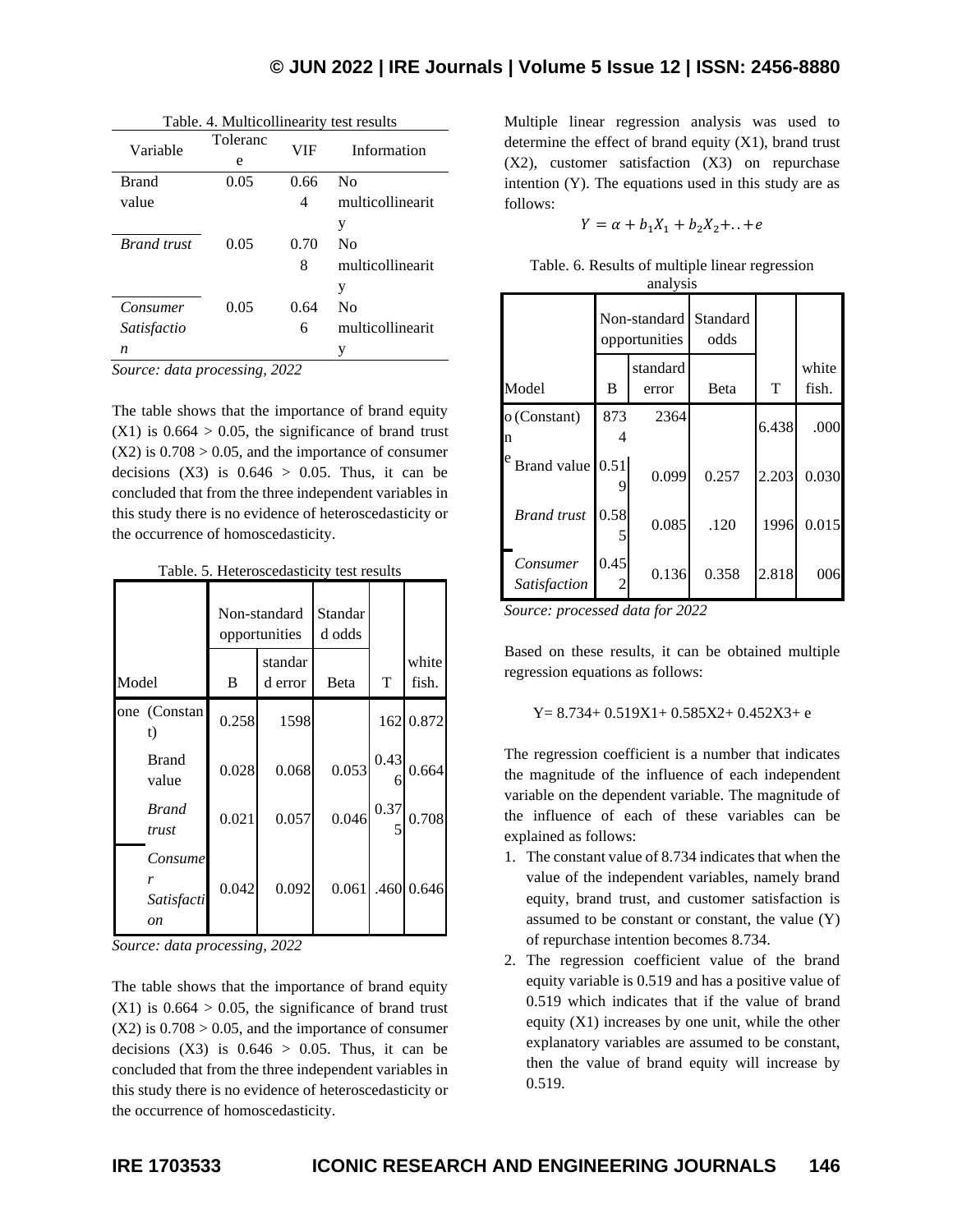- 3. The regression coefficient value of the brand trust variable (X2) is positive, namely 0.585 which indicates that if the brand trust value (X2) increases by one unit, while the other independent variables are considered constant, then the trust value in the brand will increase by 0.585
- 4. The regression coefficient value of the customer satisfaction variable (X3) is positive, namely 0.452 which indicates that if the value of customer satisfaction (X3) increases by one unit, while the other independent variables are assumed to be constant, the brand trust value will increase by 0.452.

This test was conducted to determine the effect of each independent variable on the dependent variable. The trick is to compare the t-score statistic with the t-table statistic at a significant value of (a) 5%. Each independent variable is said to have a significance value of t-count  $>$  t-table or probability  $\langle 5\%$ . If the tcount  $>$  t-table or significant value  $<$  0.05, then there is a significant effect between the independent variables on the dependent variable. On the other hand, if tcount  $\lt$  t-table or significance value  $> 0.05$ , then there is no significant effect of the independent variable on the dependent variable.

|     | Model                           | T     | white<br>fish. |
|-----|---------------------------------|-------|----------------|
| one | (Constant)                      | 6.438 | .000           |
|     | Brand value                     | 2.203 | 0.030          |
|     | <b>Brand</b> trust              | 1996  | 0.015          |
|     | Consumer<br><i>Satisfaction</i> | 2.818 | 006            |

Table. 7 partial test results (t-test)

*Source: processed data for 2022*

Based on Table 7, the results of the t-test calculation using the SPSS 25 for Windows program can be seen in the table above. The table shows that the effect of the independent variable on the dependent is as follows:

1. It can be seen that the value of the brand equity variable is 2.203, where t-score  $>$  t-table (2.203  $>$ 1.984), with a significance value of 0.030 which is smaller than 0.05. Ha is then accepted and H0 is rejected, so it can be concluded that brand equity has a significant effect on repurchase intention.

- 2. It can be seen that the value of the brand trust variable is 1996, where t-score  $>$  t-table (1996  $>$ 1984), with a significance value of 0.015 which is smaller than 0.05. Ha is then accepted and H0 is rejected, so it can be concluded that brand trust has a significant effect on repurchase intention.
- 3. The customer satisfaction variable can be seen that the t-score of the customer satisfaction variable is 2.818, where t-score  $>$  t-table (2.818  $>$ 1.984), with a significance value of 0.006 less than 0.05. Then Ha is accepted and H0 is rejected, so it can be concluded that customer satisfaction has a significant effect on repurchase intention.
- 4. The coefficient of determination (R2) is intended to determine how much the ability of the independent variable to explain the dependent variable. The value of the coefficient of determination is between zero and one. A small value of R2 means that the possibility of the dependent variable is very limited. A value close to one means that the independent variable provides almost all the information needed to predict changes in the dependent variable.

|  |  |  |  | Table. 8 Coefficient of determination of test results |  |  |  |  |
|--|--|--|--|-------------------------------------------------------|--|--|--|--|
|--|--|--|--|-------------------------------------------------------|--|--|--|--|

| Model Summary |      |         |                  |                        |  |  |  |  |  |  |
|---------------|------|---------|------------------|------------------------|--|--|--|--|--|--|
| Mode          |      | $R-$    | R.<br>customized | Standard<br>Estimation |  |  |  |  |  |  |
|               | R    | squared | square           | error                  |  |  |  |  |  |  |
| one           | .975 | .765    | .737             | 1.376                  |  |  |  |  |  |  |

*Source: processed data for 2022*

In the table above, you can see that the Adjusted Rsquared value is 0.737. These results indicate that the effect of brand equity, brand trust, and consumer satisfaction on repurchase intention is 76.5%, while the remaining 23.5% is influenced by factors other than the variables used in this study.

The results of the first hypothesis research indicate that the brand equity variable has a positive effect on the repurchase intention of Ultra Milk consumers in the city of Sumbawa. Brand equity is the totality of assets and brand trust associated with certain brands, names and/or symbols that can increase or decrease the value of a product or service for both